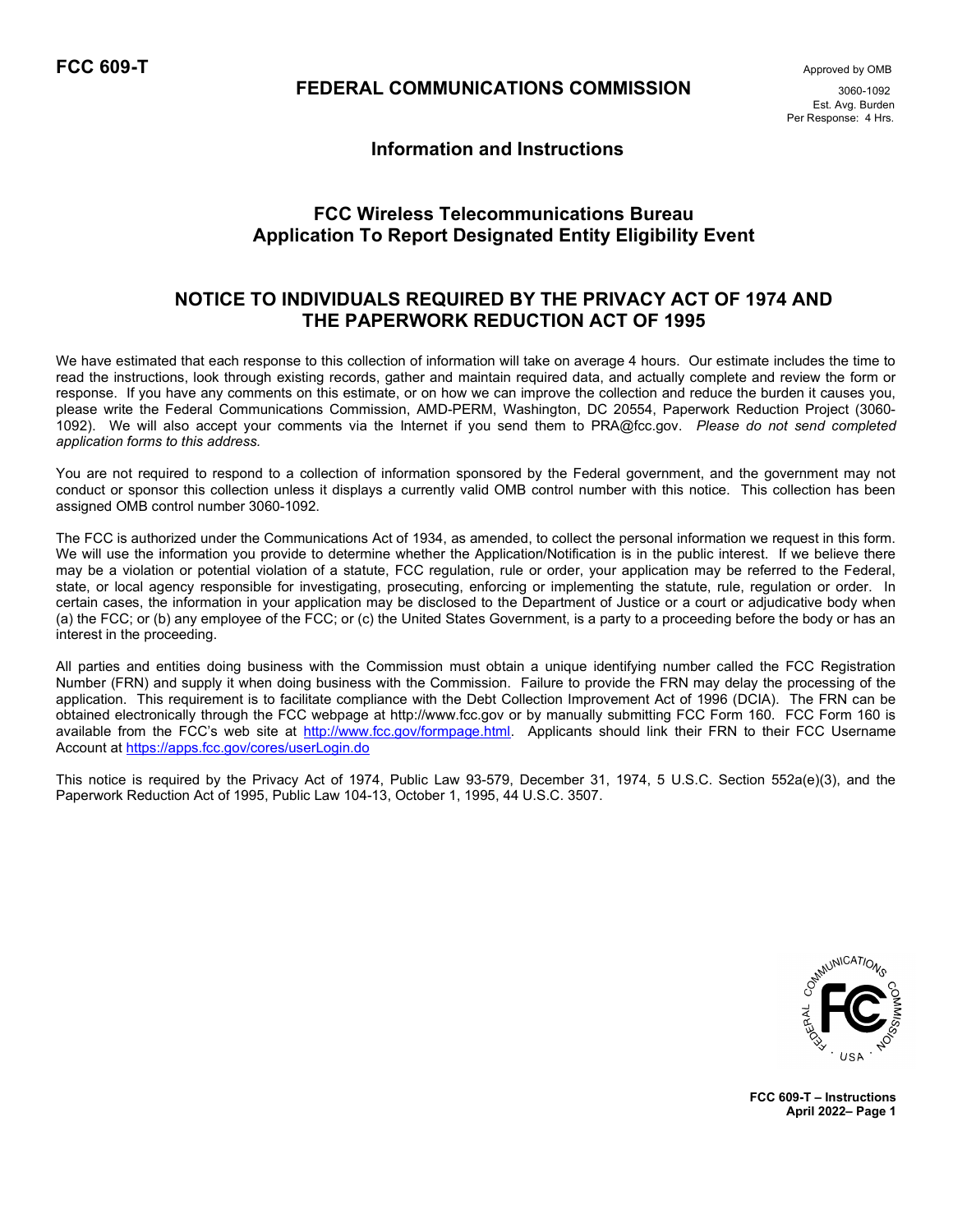# General Instructions for Application To Report Designated Entity Reportable Eligibility Event

### Purpose of Form

FCC Form 609-T is used by Designated Entities (DEs) to request prior Commission approval pursuant to Section 1.2114 of the Commission's rules for any reportable eligibility event. The data collected on the form is used by the FCC to determine whether the public interest would be served by the approval of the reportable eligibility event.

#### Who Must File and When

The Form 609-T is used by designated entities to request prior Commission approval for a reportable eligibility event as defined in Section 1.2114(a) of the Commission's rules and in accordance with the procedures set forth in Section 1.2114. The data collected on the form is used by the Commission to determine whether a reportable eligibility event would affect the ongoing eligibility of a designated entity for its respective designated entity benefits.

The application must be filed electronically through the Commission's Universal Licensing System to the extent required by Section 1.913 of the Commission's rules.

Pursuant to Section 1.919(b)(5), any designated entity filing an application for Commission approval of a reportable eligibility event on Form 609-T must also have on file an up-to-date, accurate and complete Form 602, FCC Ownership Disclosure Information for the Wireless Telecommunications Services, at the time of filing of the FCC Form 609-T.

#### Required Exhibits To Be Included With Application

In addition to providing responses to the questions on this form, a number of exhibits are also required to be submitted. The following exhibits must be provided:

Exhibit A: An exhibit that lists and summarizes all agreements and arrangements (including proposed agreements and arrangements) that give rise to or otherwise relate to a reportable eligibility event. This exhibit also must include the identity of each party, including the identity of each party's affiliates, its controlling interests, the affiliates of its controlling interests, its spectrum lessees, and its spectrum resellers and wholesalers, to each agreement or arrangement, as well as the dates on which the parties entered into each agreement or arrangement.

Exhibit B: An exhibit that discusses the potential effect of the reportable eligibility event on the designated entity benefits received by the Filer. This exhibit should include a discussion of any provisions of the agreements and arrangements listed in Exhibit A that might affect the Filer's eligibility for designated entity benefits.

Exhibit C: Copies of each agreement and arrangement described in Exhibit A.

### Information Current and Complete

Information filed with the FCC must be kept current and complete. Parties to the application must notify the FCC regarding any substantial and significant changes in the information furnished in the application. See Section 1.65 of the Commission's rules.

#### Applicable Rules and Regulations

The Applicant should obtain the relevant parts of the Commission's rules, which are located in Part 47 of the Code of Federal Regulations (CFR). Copies of Part 47 CFR may be purchased by contacting the Superintendent of Documents, Government Printing Office, Washington, DC 20402, by calling (202) 512-1800 or by accessing the Government Printing Office's website at http://www.access.gpo.gov.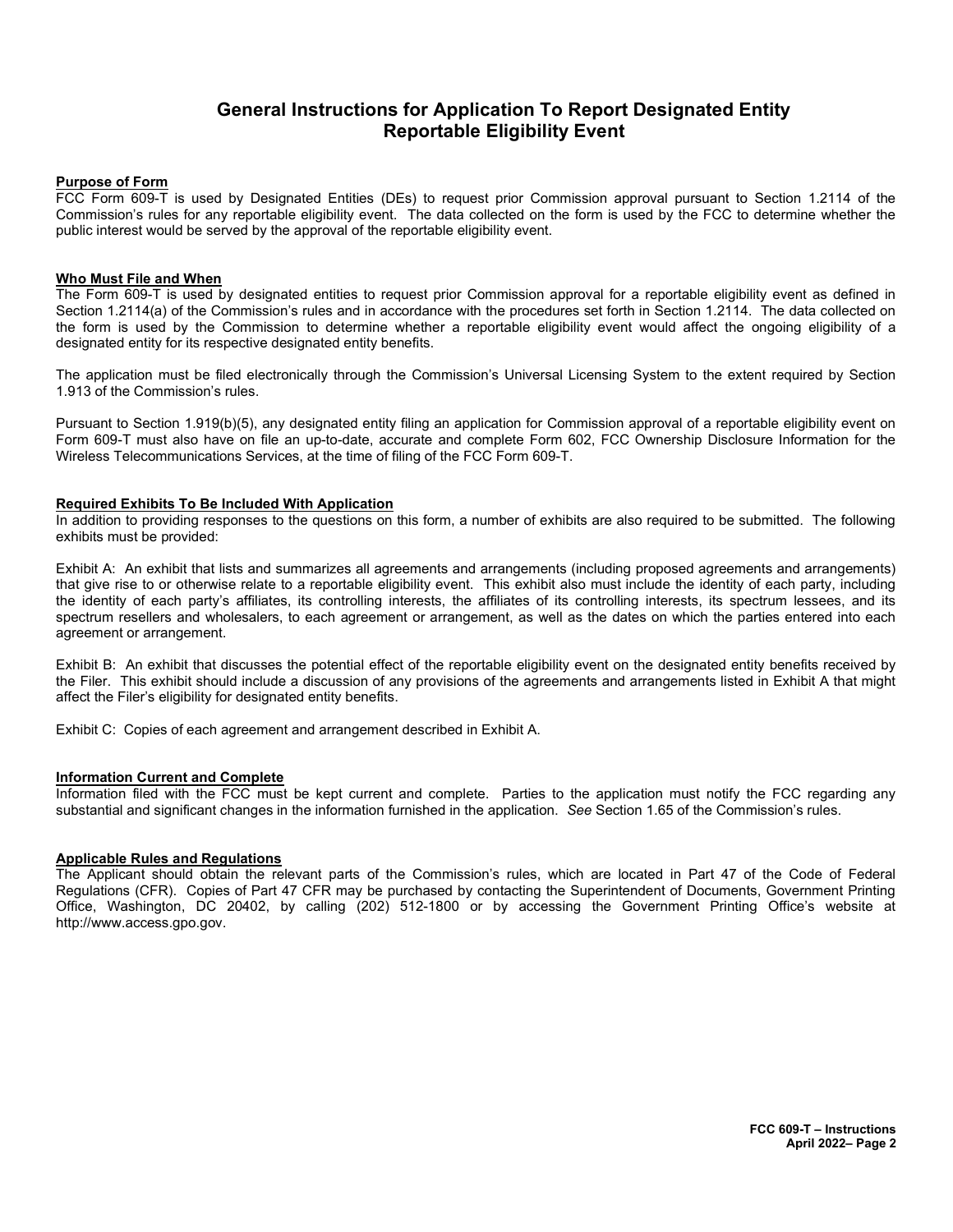### Application Fees and Filing Locations

An application fee may be required with this form. Pursuant to Section 1.2114(c) of the Commission's rules, for purposes of calculating the application fee, an application on Form 609-T for consent to a reportable eligibility event will be treated as a transfer of control for purposes of determining the applicable application fee as set forth in Section 1.1102 of the Commission's rules. To determine the required fee amount, refer to Subpart G of Part 1 of the Commission's rules or the current Fee Filing Guide. For assistance with fees applicable to the radio services governed by the Commission's rules, call (877) 480-3201, ASL Videophone: 1-844-432-2275). The current Fee Filing Guide can be downloaded from the FCC's website at http://www.fcc.gov/fees.

All applications are required to be filed electronically using the Universal Licensing System (ULS). It is recommended that Application fees be paid electronically during the application process. Payments not submitted electronically should be mailed toto Federal Communications Commission, P. O. Box 979097, St. Louis, MO, 63197-9000 or hand delivered to the U.S. Bank, Attn: FCC Government Lockbox #979097, SL-MO-C2-GL, 1005 Convention Plaza, St. Louis, MO 63101. Manual payments must include a completed FCC Form 159.

Non-feeable paper applications should be mailed to Federal Communications Commission, Federal Communications Commission 9050 Junction Drive Annapolis Junction, MD 20701-1150 Attention: TSI Division.

### Exhibits

Each document required to be filed as an exhibit should be current as of the date of filing. Each page of every exhibit must be identified with the number or letter of the exhibit, the number of the page of the exhibit, and the total number of pages of the exhibit. If material is to be incorporated by reference, see the instruction on incorporation by reference.

Note: Some Commission rules require the applicant to attach one or more exhibits to an application in addition to the information requested in the application form.

#### Incorporation by Reference

You may incorporate by reference documents, exhibits, or other lengthy showings already on file with the FCC only if the information previously filed is more than one 8 1/2" by 11" page in length, all information therein is current and accurate in all significant respects, and the reference states specifically where the previously filed information can be found (*i.e.*, station call sign and application file number, title of proceeding, docket number and legal citations), including exhibit and page references. Items that call for numbers or that can be answered 'Y' or 'N' or with other short answers must be answered directly without reference to a previous filing.

#### Assistance with Completing this Form

For additional information or assistance, you may visit the web at http://esupport.fcc.gov. You may also contact the FCC at (877) 480-3201 (ASL Videophone: 1-844-432-2275). To provide quality service and ensure security, all telephone calls are recorded.

#### Technical Assistance for Electronic Filers

For technical assistance with filing electronically, contact the Wireless Telecommunications Bureau Technical Support line at (877) 480- 3201 and select option #2.

> FCC 609-T – Instructions April 2022 – Page 3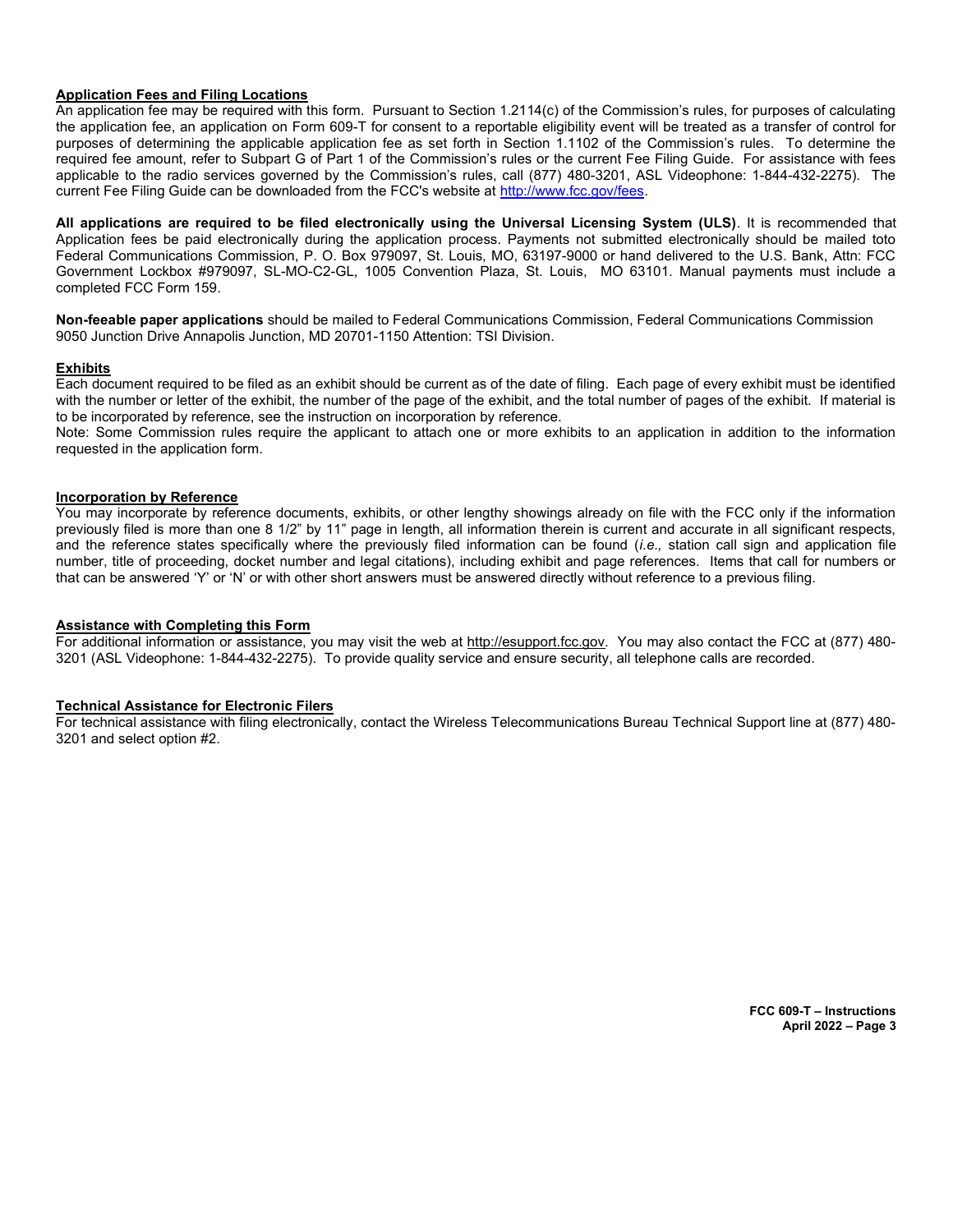# Instructions for FCC Form 609-T Application To Report Designated Entity Eligibility Event

## General Information

### Application Purpose

Item 1a Indicate the purpose for which this Application is being submitted by checking the appropriate block from the available selection of purposes (only one purpose may be selected).

Item 1b If the filing is an amendment (response to Item 1a is 'AM') or withdrawal (response to Item 1a is 'WD') of a currently pending Application, provide the File Number of the original Application. This information can be obtained by using the ULS Application Search or contacting the FCC at (877) 480-3201 (ASL Videophone: 1-844-432-2275).

#### Other Wireless Licenses

Item 2a Enter 'Y' if this Application is one in a series of related Applications. Otherwise, enter 'N'.

The purpose of this item is to indicate whether this Application is part of a reportable eligibility event involving wireless licenses not listed in this application that are held by the Licensee, affiliates of the Licensee, or third parties (e.g., spectrum swaps or multi-party transactions). Where a reportable eligibility event involves multiple licenses held by a common Licensee, a single Form should be filed whenever possible. Where a reportable eligibility event involves licenses held by affiliated Licensees or third-party licensees, a separate Form must be filed for each affiliate or licensee. Enter 'N' if all licenses affected by the reportable eligibility event are listed on this one Form.

Parties who plan on filing multiple related Applications are strongly encouraged to contact the Wireless Telecommunications Bureau in advance of filing this Form.

Item 2b If the response to 2a is 'Y' and this filing is the lead Application, enter 'Y'. Otherwise, enter 'N'.

Item 2c If the response to 2a is 'Y' and the response to 2b is 'N', provide the File Number of the lead Application. Parties may wish to designate a lead application for reportable eligibility events that involve a series of applications. This allows parties to submit all attachments once that are common to all applications in a transaction. The parties can then attach one exhibit to the other applications associated with the transaction in order to incorporate by reference the attachments in the lead application.

## Fees and Waivers

#### Exemption from Application Fees

Item 3 This item notifies the FCC that the Applicant is exempt from FCC application fees. If the response is 'Y', an exhibit demonstrating the Applicant's eligibility for exemption from FCC application fees must be submitted with this filing. For additional information regarding an Applicant's eligibility to be exempt from FCC application fees, see the current Fee Filing Guide or call the FCC at 888-CALLFCC, (877) 480-3201, (ASL Videophone: 1-844-432-2275).

#### Waiver of Commission Rules

Item 4 If the filing includes a request for waiver of the Commission's rules (other than application fee waivers), enter 'Y' and attach an exhibit specifying the rule section(s) for which a waiver is being requested and including a justification for the requested waiver. Otherwise, enter 'N'.

## Reportable Eligibility Event

Item 5a Indicate, by selecting one or more appropriate item(s), whether the reportable eligibility event that is the subject of this application is associated with the attributable material relationship rule standard in Section 1.2110(B)(3)iv)(A) of the Commission's rules, or the impermissible material relationship rule standard in Section 1.2110(b)(3)(iv)(B) of the Commission's rules, or the controlling interest rule standard in Section 1.2110(c)(2) of the Commission's rules, or none of the above.

> FCC 609-T – Instructions April 2022– Page 4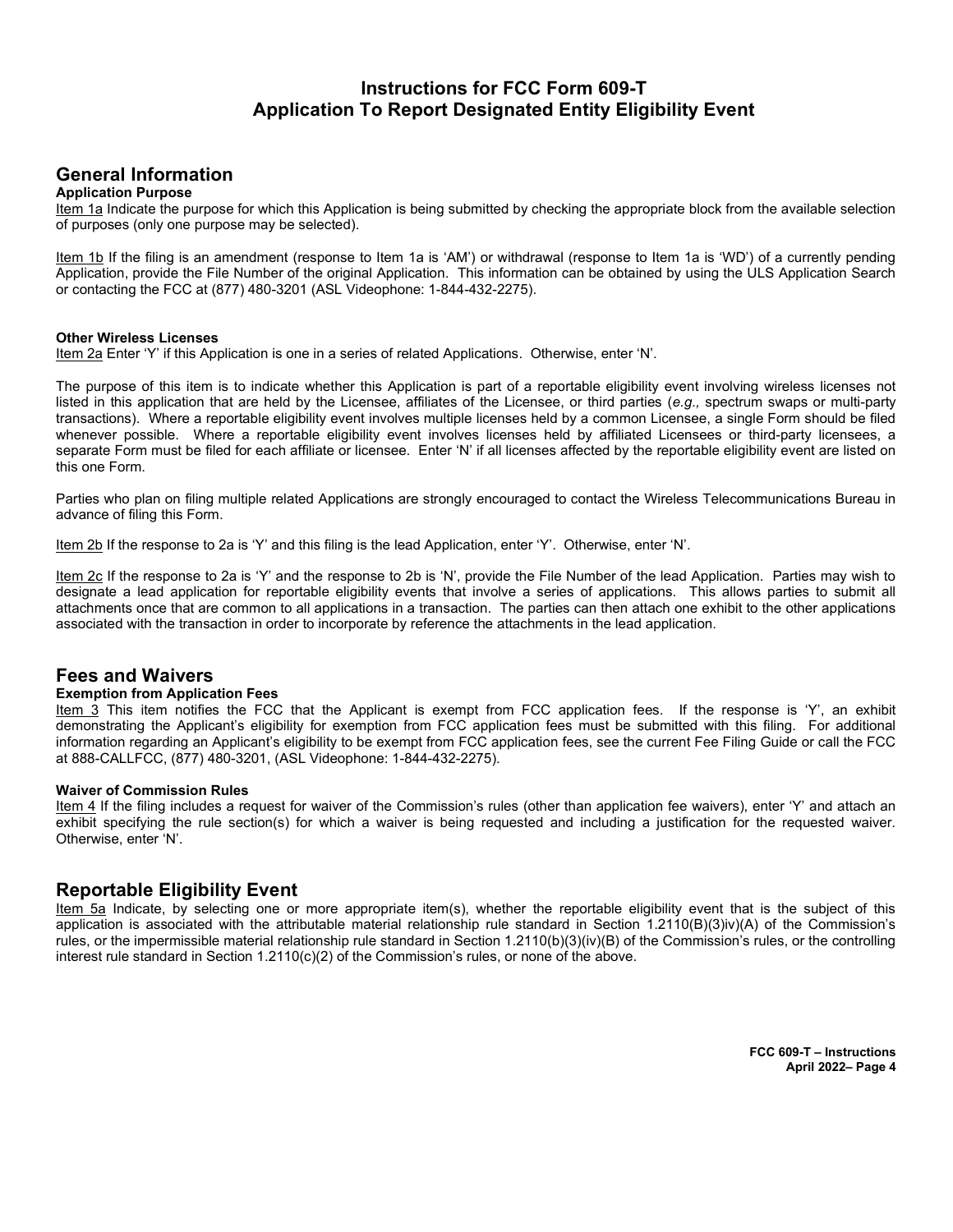Item 5b If the Filer is claiming that, subsequent to the occurrence of the reportable eligibility event, it would be eligible for the same level of designated entity benefits as it has before the occurrence of the reportable eligibility event, enter 'Y'. Otherwise, enter 'N'. If the response is 'N', include a discussion of the effect of the reportable eligibility event on the Filer's designated entity benefits in Exhibit B, as listed above.

Item 5c If the reportable eligibility event includes a portion of the licensed spectrum or geographic area for any the licenses included on this application, enter 'Y'. Otherwise, enter 'N'. If the response is 'Y', include an exhibit providing details regarding the portion of spectrum and/or geographic area involved.

# Ownership Disclosure Information

### FCC Form 602

Item 6 Enter the File Number of the FCC Form 602 that was filed in conjunction with this reportable eligibility event or already on file with the FCC and continues to be complete and accurate.

## Licensee Information

Items 7 through 19 identify the Licensee.

### FCC Registration Number (FRN)

Item 7 Enter your ten-digit FRN assigned by the Commission Registration System (CORES). The FRN is a unique identifier for everyone doing business with the Commission. Failure to provide the FRN will prevent the Commission from processing the application. The FRN can be obtained electronically through the FCC webpage at http://wireless.fcc.gov/uls (Select FCC Registration Number (FRN) Commission Registration System (CORES)) or by manually submitting FCC Form 160. FCC Form 160 is available for downloading from http://www.fcc.gov/formpage.html, Applicants should link their FRN to their FCC Username Account at https://apps.fcc.gov/cores/userLogin.do

#### Entity

Item 8 This item indicates the legal entity type of the applicant. Select only one of the following options - Individual, Corporation, Unincorporated Association, Trust, Government Entity, Consortium, General Partnership, Limited Liability Company, Limited Liability Partnership, Limited Partnership, or Other. When selecting 'Other', provide a description of the legal entity.

#### Licensee Name

Items 9 and 10 If Item 8 is an 'Individual', enter the individual name in Item 10. Otherwise, enter the name of the legal entity in Item 9. Note: The full legal name is required for these items.

Item 11 If completing Item 10 (entity name), designate an "Attention To" person for the Licensee. Note: This item is optional.

#### Address

Items 12-19 Complete this section as follows:

- Either a PO Box (Item 12) or a Street Address is required (Item 13). Both may be provided.
- City, State and Zip Code are required (Items 14-16).
- Telephone Number (including area code) and E-Mail address are required (Item 17 and 19)
- FAX Number is optional (Items 18).

Refer to Main Form Instructions, Appendix I, for a list of valid state, jurisdiction, and area abbreviations.

Failure to respond to FCC correspondence sent to the address of record may result in dismissal of an Application/Notification, liability for forfeiture, or revocation of an authorization. (See Section 1.934(c) of the Commission's rules.)

#### Demographics (Optional)

Item 20 The information is optional and is requested for informational purposes only. Responses to this item will in no way affect processing of Applications/Notifications.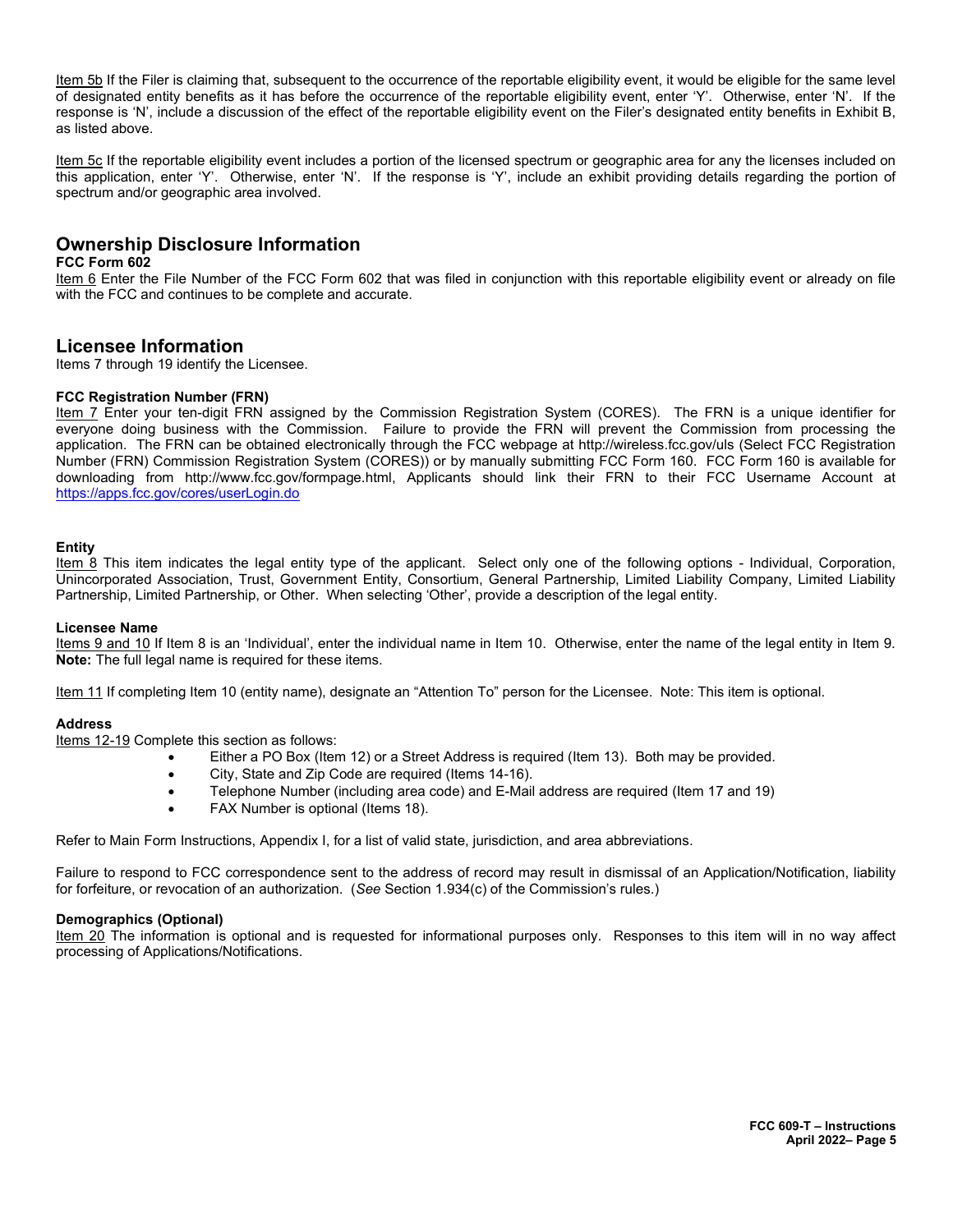# Licensee Contact Information

### Contact Name & Address (If other than Licensee)

Items 21-31 These items identify the contact representative for the Licensee, if different from the Licensee. This is usually the Licensee itself, the headquarters office of a large company, the law firm or other representative of the Licensee, or the person or company that prepared or submitted the Application on behalf of the Licensee. If there is a question about the Application, an FCC representative may communicate with the Licensee's contact representative.

Completion of the Licensee Contact Information section is required.

If, however, the Licensee Contact Information is the same in all respects as the Licensee Information provided in Items 9-19, check the box located above Item 21 and do not complete the remaining items in this section.

If the Licensee Contact Information is not the same as the Licensee Information, then you must provide the information and complete this section as follows:

- Either the Individual Name (Item 21) or the Company Name (Item 22) is required.
- If Individual Name (Item 21) is completed, then Company Name (Item 22) and Attention To (Item 23) are optional.
- If Company Name (Item 22) is completed, then either an Individual Name (Item 21) or the Attention To (Item 23) is required.
- Either a PO Box (Item 24) or a Street Address (Item 25) is required. Both may be provided.
- City, State and Zip Code are required (Items 26-28).
- Telephone Number (including area code) is required (Item 29).
- FAX Number and E-Mail Address are optional (Items 30-31).

## Licensee Certification Statements

By signing this form, the Licensee certifies that the statements listed in this section are true, complete, correct, and made in good faith.

Items 32-34 These items must be completed. To be acceptable for filing, the Application (or Amendment or Withdrawal of a pending Application) must be signed in accordance with Part 1 of the FCC rules. The party signing must be a person authorized to sign the Application. A paper original of the Application must bear an original signature; neither a rubber-stamped nor photocopied signature is acceptable. For a Licensee filing electronically via ULS, the electronic signature shall consist of the name of the individual typed on the Application as a signature.

## License Authorization(s) To Be Included in the Filing

Item 35 In this column, list the Call Sign(s) of the licenses that are associated with the Application. Call signs are located on FCC authorizations.

Item 36 In this column, list the Radio Service Code for each Call Sign listed in Item 35. The Radio Service Code is a 2-letter code and is located on FCC authorizations.

Item 37 In this column, provide the initial grant date of the license(s). The initial grant date is the date that the license was originally granted by the Commission after an auction, even if the license was acquired in the secondary market. The initial grant date is not the date on which the Commission granted an assignment or transfer of control of the license.

Item 38 In this column, indicate which designated entity benefits are associated with the license(s). Place a "B" in the field if the license was granted with a bidding credit, a "C" if the license is a closed bidding or entrepreneur license, and/or an "I" if the license has installment payments.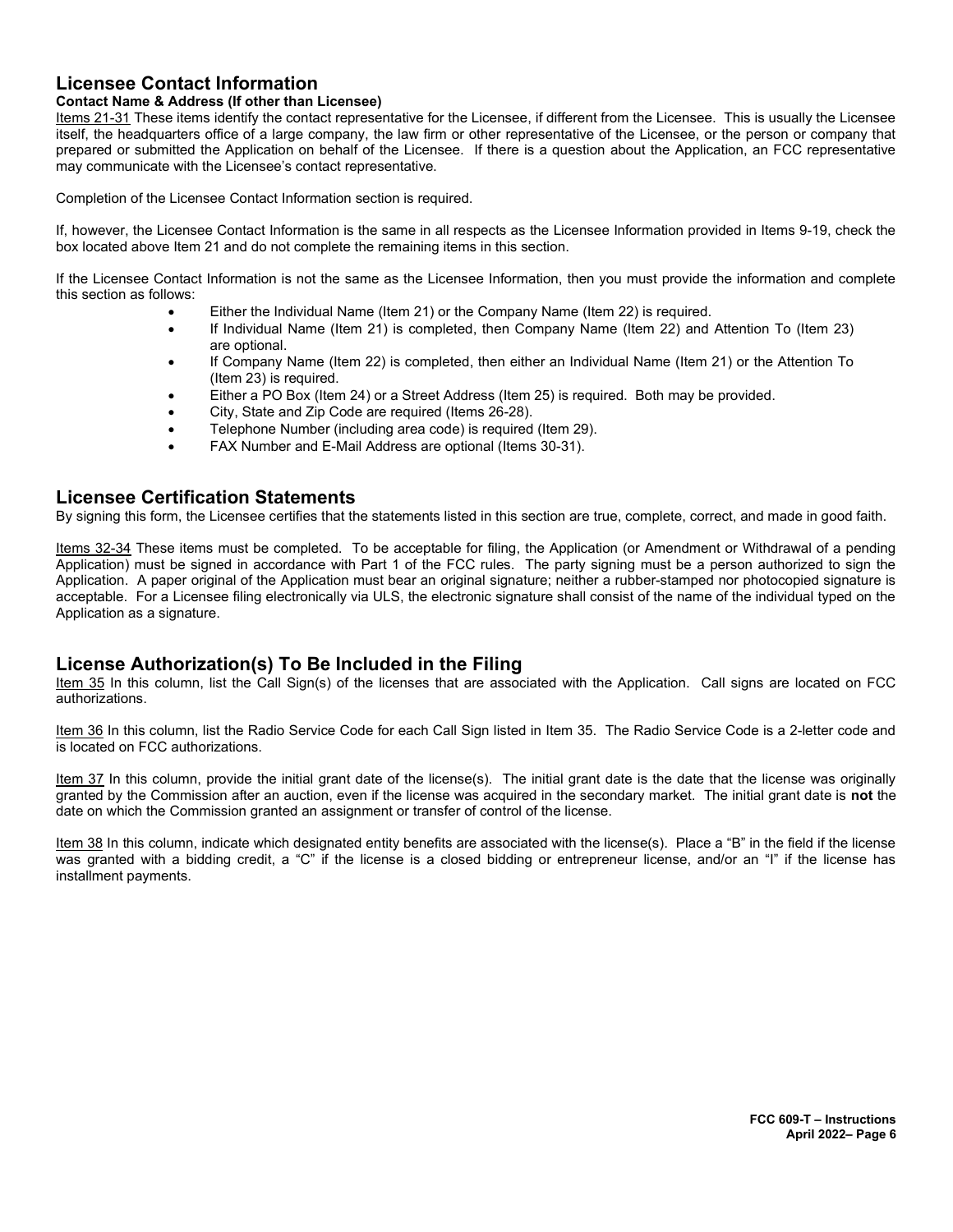# STATE TABLE

# Abbreviations for States, Jurisdictions, and Areas

| AL        | Alabama               | <b>ND</b>      | North Dakota                                                                                    |
|-----------|-----------------------|----------------|-------------------------------------------------------------------------------------------------|
| AK        | Alaska                | <b>OH</b>      | Ohio                                                                                            |
| AZ        | Arizona               | OK             | Oklahoma                                                                                        |
| AR        | Arkansas              | <b>OR</b>      | Oregon                                                                                          |
| CA        | California            | PA             | Pennsylvania                                                                                    |
| CO        | Colorado              | R <sub>l</sub> | Rhode Island                                                                                    |
| <b>CT</b> | Connecticut           | <b>SC</b>      | South Carolina                                                                                  |
| DE        | Delaware              | <b>SD</b>      | South Dakota                                                                                    |
| DC        | District of Columbia  | <b>TN</b>      | Tennessee                                                                                       |
| FL.       | Florida               | <b>TX</b>      | Texas                                                                                           |
| GA        | Georgia               | UT             | Utah                                                                                            |
| <b>GM</b> | <b>Gulf of Mexico</b> | VT             | Vermont                                                                                         |
| HI        | Hawaii                | <b>VA</b>      | Virginia                                                                                        |
| ID        | Idaho                 | <b>WA</b>      | Washington                                                                                      |
| IL.       | <b>Illinois</b>       | WV             | West Virginia                                                                                   |
| IN        | Indiana               | WI             | Wisconsin                                                                                       |
| IA        | lowa                  | <b>WY</b>      | Wyoming                                                                                         |
| KS        | Kansas                |                |                                                                                                 |
| KY        | Kentucky              | AS             | American Samoa                                                                                  |
| LA        | Louisiana             | GU             | Guam                                                                                            |
| <b>ME</b> | Maine                 | <b>MP</b>      | Northern Mariana Islands                                                                        |
| <b>MD</b> | Maryland              | <b>PR</b>      | Puerto Rico                                                                                     |
| MA.       | Massachusetts         | UM             |                                                                                                 |
| MI        |                       |                | U.S. Territories: (Baker Island, Howland Island,<br>Jarvis Island, Johston Atoll, Kingman Reef, |
| <b>MN</b> | Michigan              |                |                                                                                                 |
|           | Minnesota             |                | Midway Island, Navassa Island, Palmyra Atoll                                                    |
| МS        | Mississippi           |                | and Wake Island)                                                                                |
| <b>MO</b> | Missouri              | VI             | Virgin Islands                                                                                  |
| MT        | Montana               |                |                                                                                                 |
| <b>NE</b> | Nebraska              | AA             | Armed Forces-Americas (excluding Canada)                                                        |
| NV.       | Nevada                | <b>AE</b>      | Armed Forces-Europe, Middle East,                                                               |
| <b>NH</b> | New Hampshire         |                | Africa, Canada                                                                                  |
| NJ        | New Jersey            | <b>AP</b>      | <b>Armed Forces-Pacific</b>                                                                     |
| <b>NM</b> | <b>New Mexico</b>     |                |                                                                                                 |
| <b>NY</b> | <b>New York</b>       |                |                                                                                                 |
| <b>NC</b> | North Carolina        |                |                                                                                                 |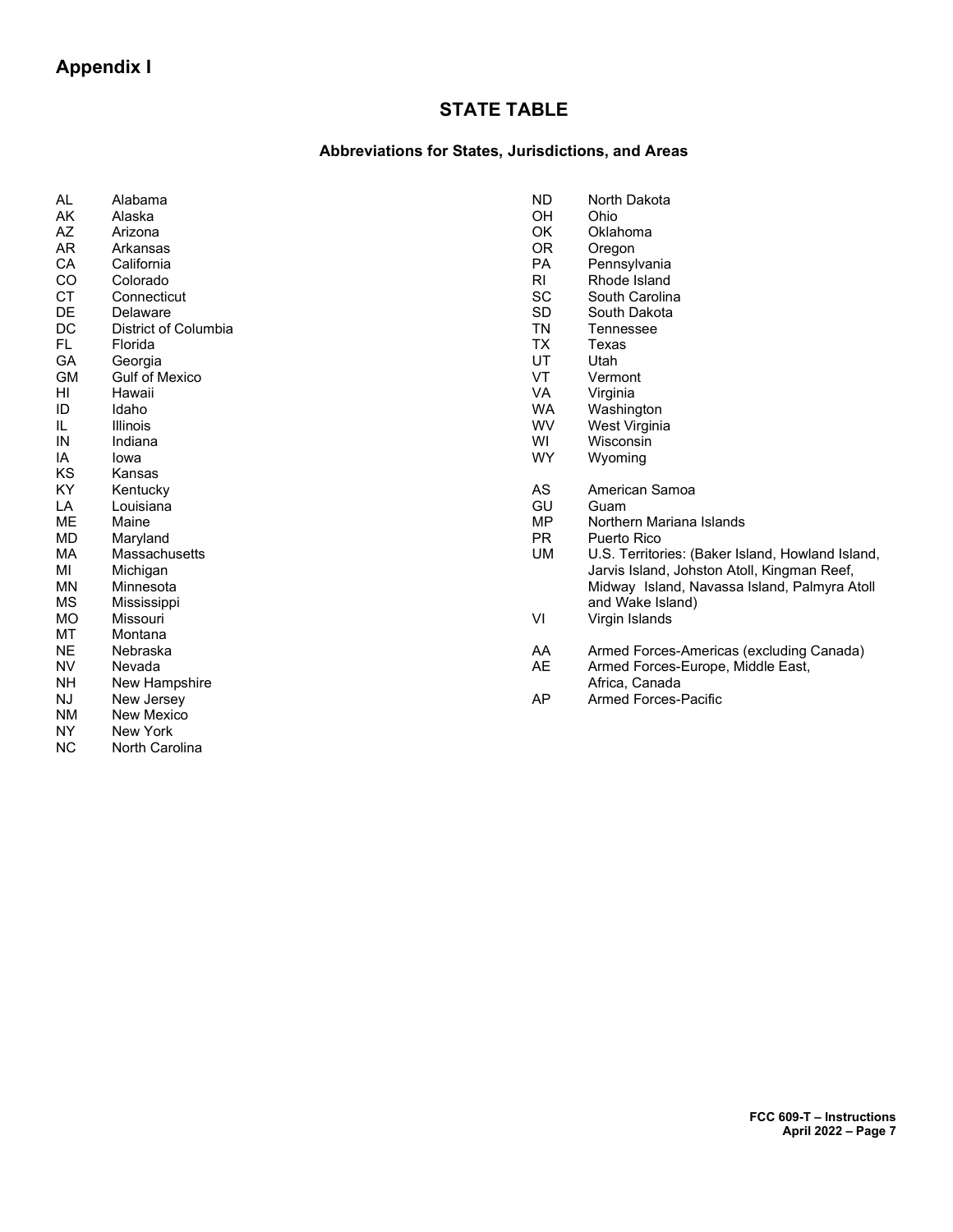# FCC Wireless Telecommunications Bureau 3060-1092 Application To Report Eligibility Event See 609-T Instructions

for public burden estimate

# General Information

| <b>Application Purpose</b>                                                                                                                          |  |                  |              |                       |  |  |  |
|-----------------------------------------------------------------------------------------------------------------------------------------------------|--|------------------|--------------|-----------------------|--|--|--|
| 1a) Purpose of Filing (Select only one):                                                                                                            |  |                  |              |                       |  |  |  |
| $RE - DE Reporthable Event$                                                                                                                         |  | $AM -$ Amendment |              | <b>WD</b> -Withdrawal |  |  |  |
| 1b) If this filing is for an Amendment (AM) or Withdrawal (WD), enter the File Number of the pending<br>application currently on file with the FCC. |  |                  | File Number: |                       |  |  |  |

### Other Wireless Licenses

| 2a) Is this filing part of a series of related filings involving other wireless license(s) held by the Applicant,<br>affiliates of the Applicant (e.g., parents, subsidiaries, or commonly-controlled entities), or third parties that<br>are not included on this filing and for which Commission approval is required? |              | Yes No |  |
|--------------------------------------------------------------------------------------------------------------------------------------------------------------------------------------------------------------------------------------------------------------------------------------------------------------------------|--------------|--------|--|
| 2b) If the answer to 2a is 'Y', is this filing the lead Application?                                                                                                                                                                                                                                                     |              | Yes No |  |
| 2c) If the answer to 2a is 'Y' and the answer to 2b is 'N', provide the File Number of the lead Application.                                                                                                                                                                                                             | File Number: |        |  |

## Fees and Waivers

| 3) Is the applicant exempt from FCC application fees?<br>If the answer to 3 is 'Y', attach an exhibit demonstrating how the applicant is exempt from FCC<br>application fees. | Yes No |
|-------------------------------------------------------------------------------------------------------------------------------------------------------------------------------|--------|
| 4) Does this filing include a request for waiver of the Commission's Rules (other than a request for application<br>fee waivers)?                                             | Yes No |
| If the answer to 4a is 'Y', attach an exhibit specifying the rule section(s) for which a waiver is being<br>requested and include a justification for the waiver request.     |        |

# Reportable Eligibility Event

| 5a) Is the reportable eligibility event associated with (CHECK ALL THAT APPLY):                                                                                                                                                                                                                                                                                  |           |       |  |  |  |  |
|------------------------------------------------------------------------------------------------------------------------------------------------------------------------------------------------------------------------------------------------------------------------------------------------------------------------------------------------------------------|-----------|-------|--|--|--|--|
| a. The attributable material relationship rule standard in Section 1.2110(b)(3)(iv)(A) of the Commission's Rules?<br>b. The impermissible material relationship rule standard in Section 1.2110(b)(3)(iv)(B) of the Commission's Rules?<br>c. The controlling interest rule standard in Section 1.2110(c)(2) of the Commission's Rules?<br>d. None of the above? |           |       |  |  |  |  |
| 5b) Is the licensee claiming that it will retain, subsequent to the occurrence of the reportable eligibility event,<br>eligibility for the same level of designated entity benefits as it has before the occurrence of the reportable<br>eligibility event?                                                                                                      | <b>No</b> | Yes   |  |  |  |  |
| 5c) Does the reportable eligibility event include only a portion of the licensed spectrum or geographic area for<br>any of the licenses included on this application?                                                                                                                                                                                            | <u>No</u> | ) Yes |  |  |  |  |

# Ownership Disclosure Information (FCC Form 602)

| 6) Provide the File Number of FCC Form 602 that has been filed in conjunction with this FCC Form 609-T filing |              |
|---------------------------------------------------------------------------------------------------------------|--------------|
| or that is already on file with the FCC and continues to be complete and accurate.                            | File Number: |
|                                                                                                               |              |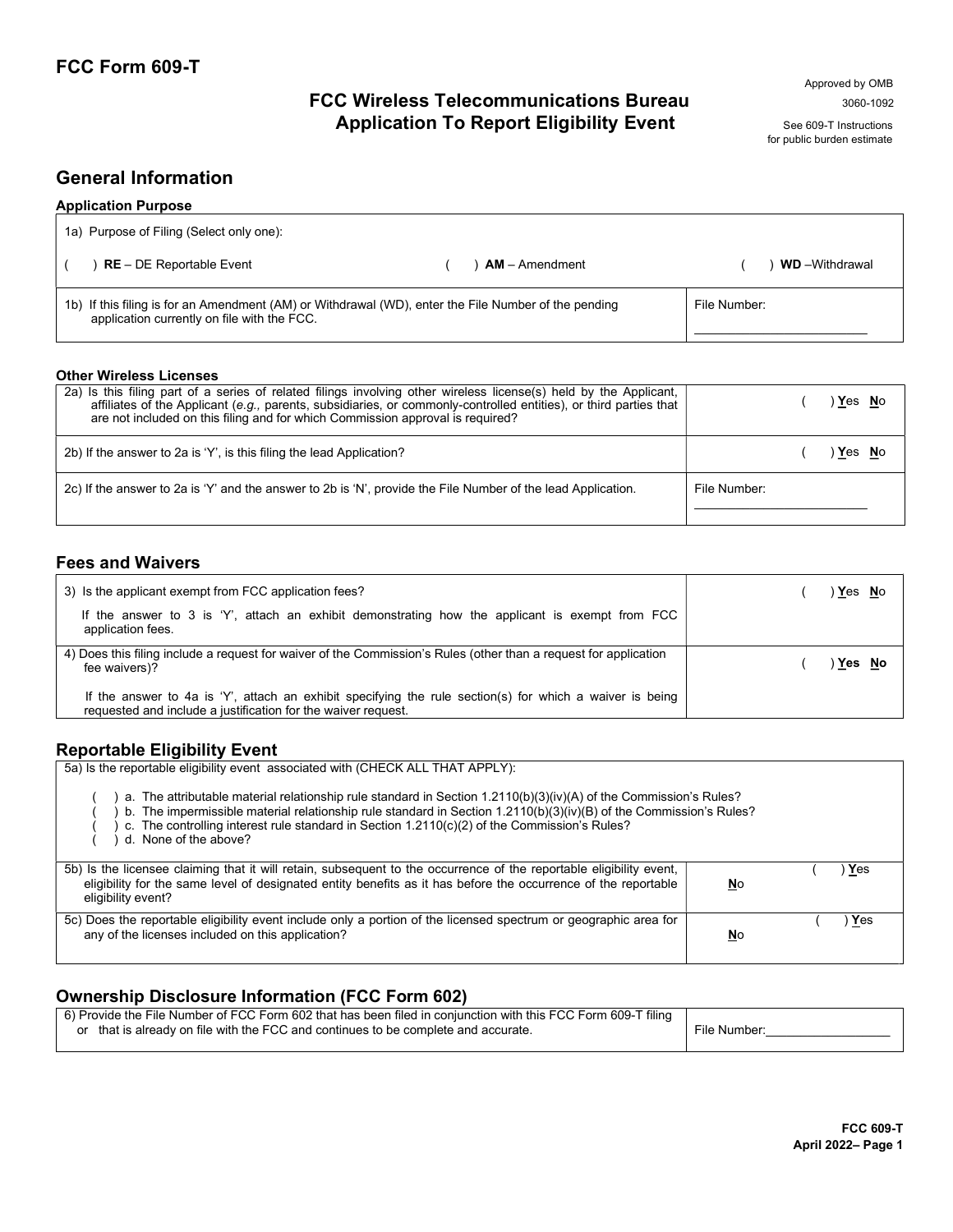# Licensee Information

#### FRN

| NL<br>imbel |  |
|-------------|--|
|             |  |

### Entity

| ------ |                                                                                                                         |
|--------|-------------------------------------------------------------------------------------------------------------------------|
|        | 8) Licensee is a(n) (Select One):                                                                                       |
|        | )Unincorporated Association<br>)Limited Liability Company<br>) Individual<br>Government Entity<br>Corporation<br>)Trust |
|        |                                                                                                                         |
|        | <b>Limited Liability Partnership</b><br>General Partnership<br>Limited Partnership<br>) Consortium                      |
|        |                                                                                                                         |
|        | Other:                                                                                                                  |
|        |                                                                                                                         |
|        |                                                                                                                         |

### Licensee Name

| 9) Licensee Name (if entity):      |        |     |       |         |
|------------------------------------|--------|-----|-------|---------|
| 10) Licensee Name (if individual): | First: | MI: | Last: | Suffix: |
| 11) Attention To:                  |        |     |       |         |

### Address

| 12) P.O. Box:           | And<br>/Or | 13) Street Address: |                   |               |  |
|-------------------------|------------|---------------------|-------------------|---------------|--|
| 14) City:               |            |                     | 15) State:        | 16) Zip Code: |  |
| 17) Telephone Number: ( |            |                     | 18) FAX Number: ( |               |  |
| 19) E-Mail Address:     |            |                     |                   |               |  |

## 20) Demographics (Optional):

| Race: |                                            | Ethnicity:              | Gender: |         |  |
|-------|--------------------------------------------|-------------------------|---------|---------|--|
|       | )American Indian or Alaska Native          | )Hispanic or Latino     |         | )Male   |  |
|       | )Asian                                     | )Not Hispanic or Latino |         | )Female |  |
|       | )Black or African-American                 |                         |         |         |  |
|       | )Native Hawaiian or Other Pacific Islander |                         |         |         |  |
|       | )White                                     |                         |         |         |  |

## Licensee Contact Information

## Contact Name (if other than Licensee)

|                   | Check here if same as Licensee Information |     |       |         |
|-------------------|--------------------------------------------|-----|-------|---------|
| 21) Name:         | First:                                     | MI: | Last: | Suffix: |
|                   |                                            |     |       |         |
| 22) Company Name: |                                            |     |       |         |
| 23) Attention To: |                                            |     |       |         |

# Address

| 24) P.O. Box:           | And<br>/Or | 25) Street Address: |                 |               |
|-------------------------|------------|---------------------|-----------------|---------------|
| 26) City:               |            |                     | 27) State:      | 28) Zip Code: |
| 29) Telephone Number: ( |            |                     | 30) FAX Number: |               |
| 31) E-Mail Address:     |            |                     |                 |               |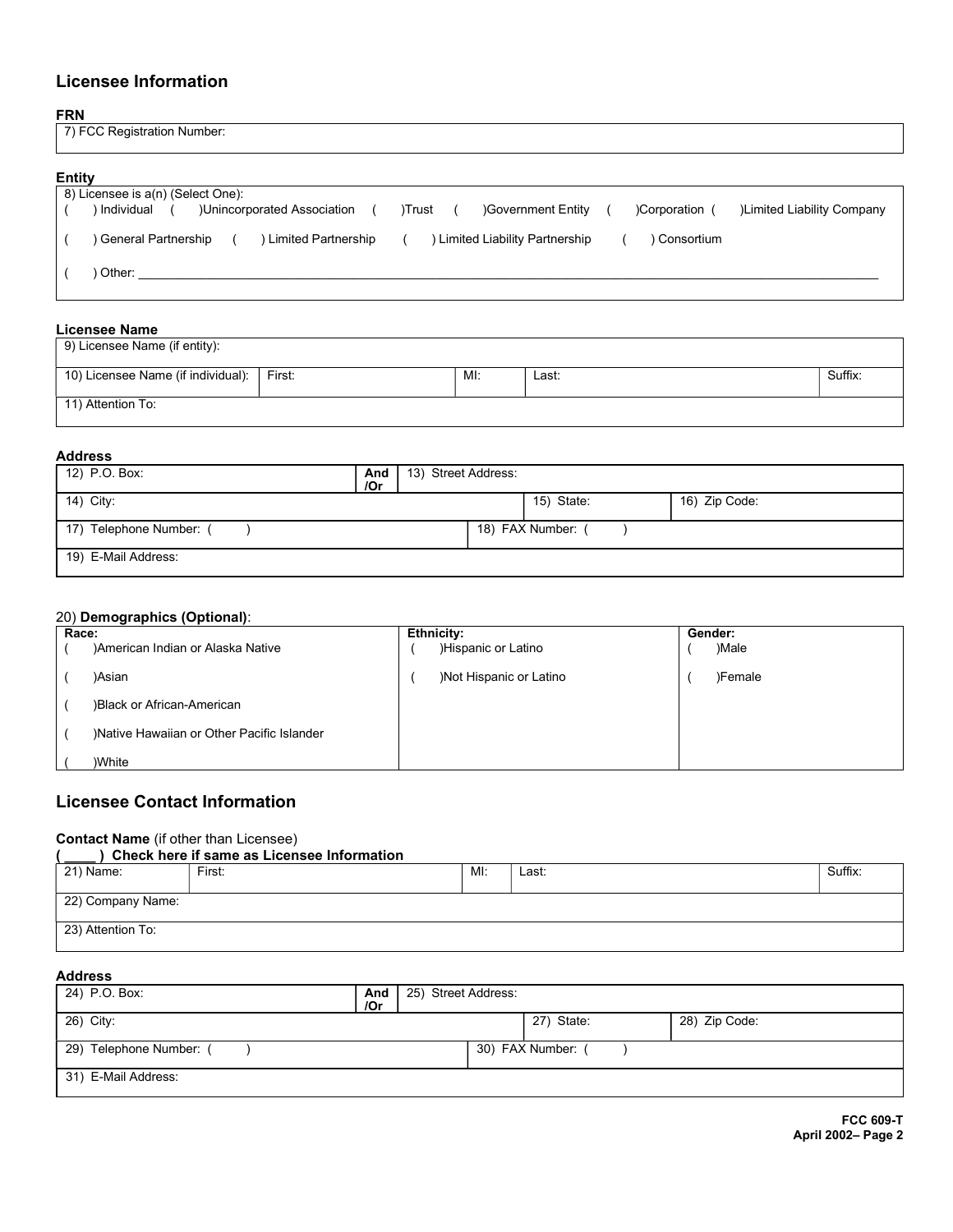## Licensee Certification Statements

| The Licensee certifies that the reportable eligibility event will not be effectuated until the consent of the Federal Communications Commission has<br>1)<br>been given.                                                                                                                                                                                                                                             |
|----------------------------------------------------------------------------------------------------------------------------------------------------------------------------------------------------------------------------------------------------------------------------------------------------------------------------------------------------------------------------------------------------------------------|
| The Licensee certifies that all of its statements made in this Application and in the exhibits, attachments, or documents incorporated by reference<br>2)<br>are material, are part of this Application, and are true, complete, correct, and made in good faith.                                                                                                                                                    |
| The Licensee certifies that neither it nor any other party to the application is subject to a denial of Federal benefits pursuant to Section 5301 of the<br>3)<br>Anti-Drug Abuse Act of 1988, 21 U.S.C. § 862, because of a conviction for possession of a controlled substance. See Section 1.2002(b) of the<br>Commission's Rules for the definition of "party to the application" as used in this certification. |
| 4) The Licensee certifies that it is not in default on any payment for Commission licenses and that it is not delinguent on any non-tax debt owed to<br>any federal agency.                                                                                                                                                                                                                                          |

### Type or Printed Name of Party Authorized to Sign

| 32) First Name:                                                                                                             | MI: | Last Name: |              | Suffix: |  |  |
|-----------------------------------------------------------------------------------------------------------------------------|-----|------------|--------------|---------|--|--|
|                                                                                                                             |     |            |              |         |  |  |
| 33) Title:                                                                                                                  |     |            |              |         |  |  |
|                                                                                                                             |     |            |              |         |  |  |
| Signature:                                                                                                                  |     |            | Date:<br>34) |         |  |  |
|                                                                                                                             |     |            |              |         |  |  |
| WILLFUL FALSE STATEMENTS MADE ON THIS FORM OR ANY ATTACHMENTS ARE PUNISHABLE BY FINE AND/OR IMPRISONMENT (U.S.              |     |            |              |         |  |  |
| Code, Title 18, Section 1001) AND/OR REVOCATION OF ANY STATION LICENSE OR CONSTRUCTION PERMIT (U.S. Code, Title 47, Section |     |            |              |         |  |  |
| 312(a)(1)), AND/OR FORFEITURE (U.S. Code, Title 47, Section 503).                                                           |     |            |              |         |  |  |